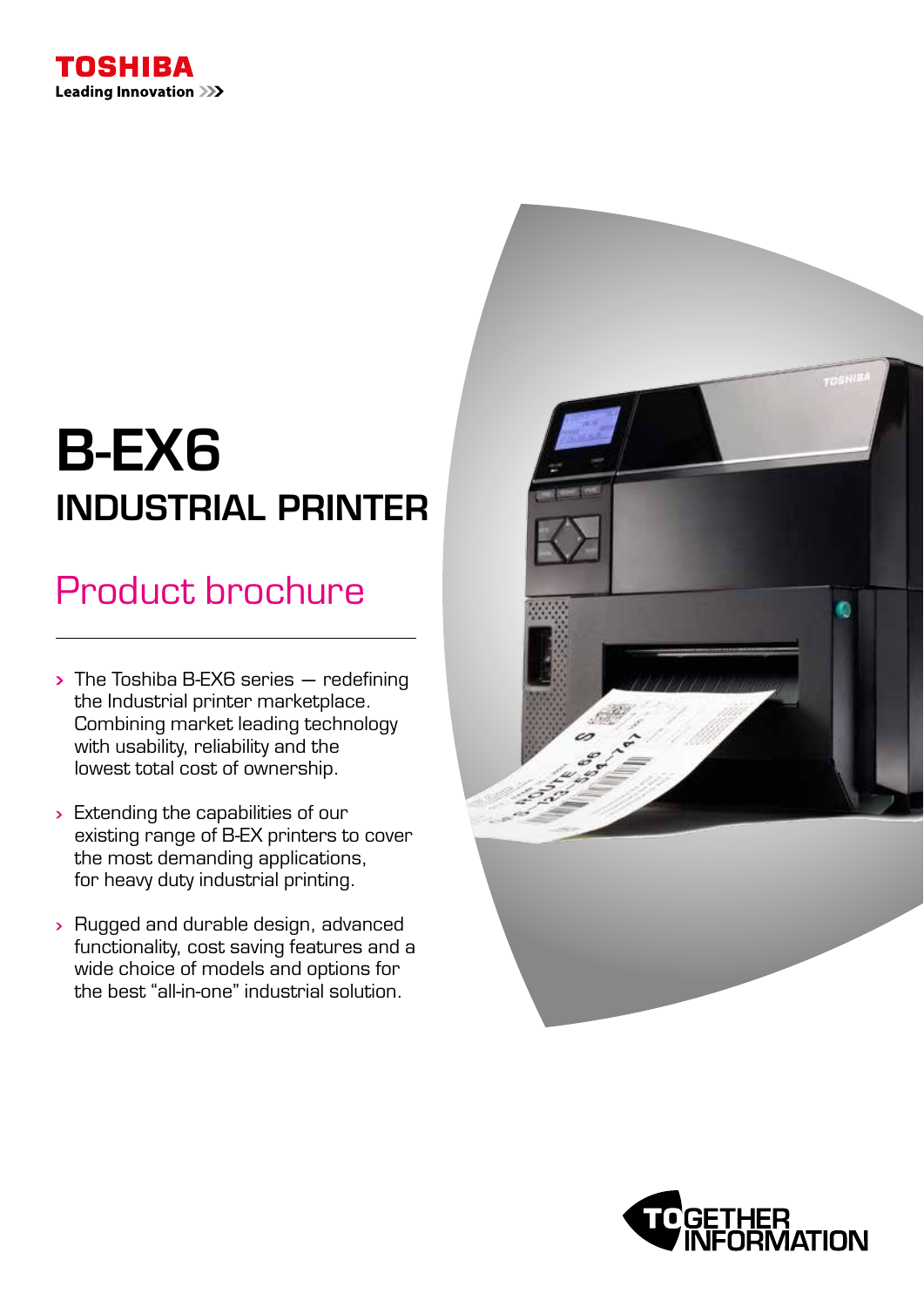### FLEXIBLE. DURABLE. RELIABLE.

### Cost of Ownership

Performance and functionality to meet the demands of the wide-web printing marketplace, designed with features and options to offer the lowest cost of ownership; including an extended long-life print head; Toshiba's unique ribbon save mode and an 800 m ribbon, to improve efficiencies and ultimately reduce costs over the life of the printer.

### Flexible Design

The B-EX6 has been designed with the same durability and reliability as the B-EX4 range, with rugged and robust outer casing. But we have added more: a bi-cover to reduce footprint and opening space and essential operator usability, for ease of operation, reduced maintenance costs and minimal down-time.

#### Improve your efficiency

Supporting 6 inch media, with speeds of up to 12 inches per second, the B-EX6 range can handle the most demanding printing applications. In addition, high throughput is facilitated with advanced processing capabilities, increasing overall efficiency and productivity.

#### Enhanced connectivity

For flexible connectivity options, USB and Ethernet come as standard on the B-EX6 series. The optional Bluetooth functionality allows for parameter settings directly from your smart phone or mobile device.

### Range of Models

A choice of models to suit any application, with 200 and 300 dpi variants for superior print quality and perfect readability of barcodes. Flat head and near edge head models enable easy replacement of legacy printer estates, and a wide range of media and options offer flexibility for any printing application.

> Improved productivity, lower cost of ownership.

#### **Applications**

The B-EX6 series combines the tried and trusted features and functionality of the current B-EX range.

Reliability and performance usually come at a cost but, with the B-EX series, premium capabilities come as standard, essentially lowering initial capital outlay and future-proofing your investment.

- Industry & Manufacturing
	- Automotive, Chemical, Pharmaceutical, Textile, Electronics, Food & Beverages
- Government
	- Utilities
- Retail Distribution
- > Transport and Logistics
- > Healthcare
- > Telecommunications

### Key Highlights

- Combining market leading technology with usability, reliability and the lowest total cost of ownership
- > High speed; high throughput
- > Rugged, robust and durable, with easy operation

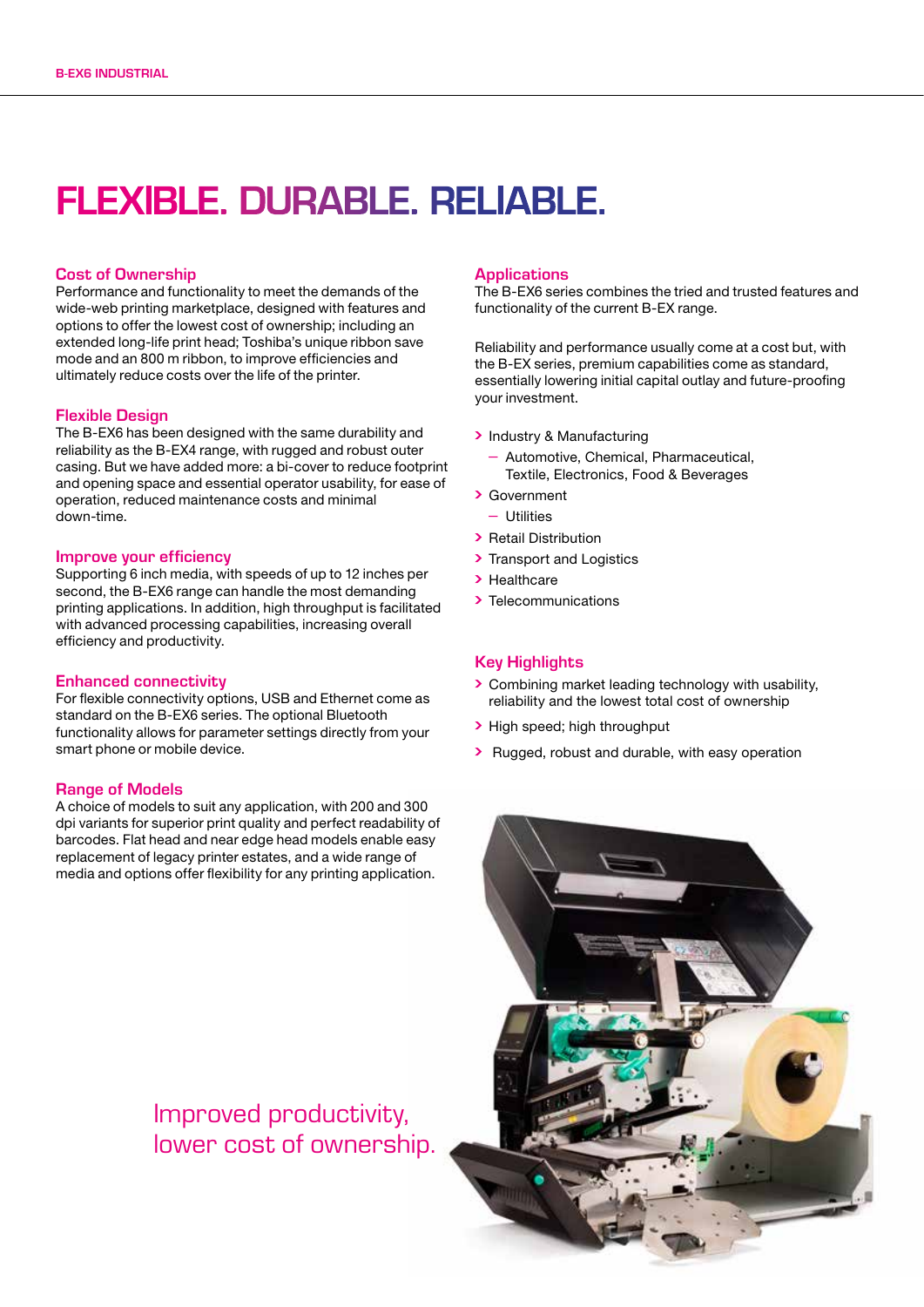## **SPECIFICATIONS**

### **General**

Print

| <b>Print Method</b>                        | Direct thermal/Thermal transfer                               |
|--------------------------------------------|---------------------------------------------------------------|
| Printhead                                  | T1: Near edge head<br>T3: Flat head                           |
| Dimensions (W x D x H)                     | 331 x 460 x 310 mm                                            |
| Weight                                     | 20 kg                                                         |
| User interface                             | Graphic LCD, 2 x LED, 10 x key                                |
| Operating Temperature /<br><b>Humidity</b> | 5°C to 40°C / 25-85% non-condensing<br>relative humidity (RH) |
| Power supply                               | AC 100 to 240V, 50/60 Hz                                      |

Resolution 203/305 dpi (8/12 dots/mm)

Maximum Print Width 160 mm Maximum Print Length 1.490 mm

Maximum Print Speed 76/127/203/254/305 mm/second (3/5/8/10/12 ips)

Barcodes UPC/EAN/JAN, Code 39, Code 93, Code 128,

2D Codes Data Matrix, PDF 417, Maxicode, QR Code, Micro PDF 417, CP Code Fonts Bitmap font, Outline font, Price font, TTF, OFT

Customer Barcode, GS1 Databar

EAN 128, NW7, MSI, Interleaved 2 of 5, Industrial 2 of 5, Matrix 2 of 5, Postnet, RM4SCC, KIX-Code,

### Media

| Alignment                                   | Centre           |
|---------------------------------------------|------------------|
| <b>Backing Paper Width</b>                  | 50-165 mm        |
| <b>Label Thickness</b>                      | $0.13 - 0.17$ mm |
| <b>Tag Thickness</b>                        | $0.08 - 0.25$ mm |
| <b>Inner Media Core Diameter</b> 40-76.2 mm |                  |
| Outer media Roll Diameter                   | 200 mm           |
| Media Type                                  | Roll, Fanfold    |

### Software & Connectivity

| <b>Emulation</b>      | 7PI 11                                                                                                                                              |
|-----------------------|-----------------------------------------------------------------------------------------------------------------------------------------------------|
| <b>Printer Driver</b> | Windows 10/8/7/Vista (32/64 bit),<br>Windows Server 2012/Server 2008 (32/64 bit)                                                                    |
| Interface             | USB 2.0, LAN 10/100 Base, IPv6, USB Host/RTC,<br>RS232 <sup>1)</sup> , Centronics <sup>1)</sup> , Wireless LAN <sup>1)</sup> , EX I/O <sup>1)</sup> |
| Language Mode         | TPCL, BCI (function)                                                                                                                                |
| Label Software        | BarTender UltraLite                                                                                                                                 |
|                       |                                                                                                                                                     |

### **Options**

Disc cutter, Peel-off module, Fan fold guide, RS232, Centronics, Wireless LAN, EX I/O, RFID<sup>2)</sup>

1) Optional <sup>2)</sup> For T1 model only



### Ribbon

| Ribbon Width            |  |  |
|-------------------------|--|--|
| <b>Ribbon Core Size</b> |  |  |
| Max. Ribbon Length      |  |  |
| Max. Ribbon Diameter    |  |  |

max. 170 mm 25.4 mm (1 inch)  $800 m$ 90 mm

### Connect. Integrate. Simplify.

Technology for every workspace, delivering advanced functionality, ease of use and peace of mind.